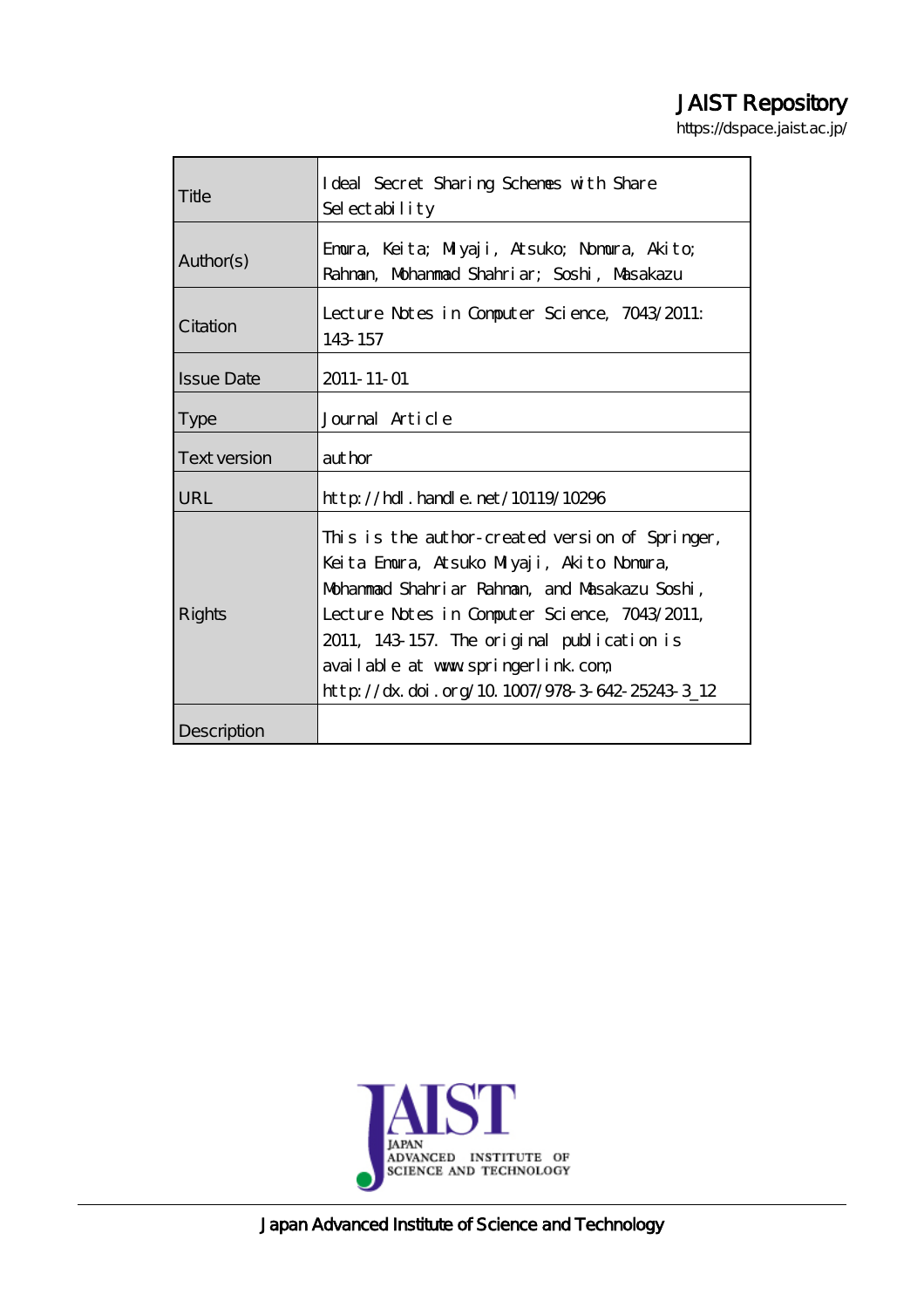# **Ideal Secret Sharing Schemes with Share Selectability**

Keita Emura<sup>1</sup>, Atsuko Miyaji<sup>2</sup>, Akito Nomura<sup>3</sup>, Mohammad Shahriar Rahman<sup>2</sup>, and Masakazu Soshi<sup>4</sup>

<sup>1</sup> Center for Highly Dependable Embedded Systems Technology, Japan Advanced Institute of Science and Technology (JAIST), Japan <sup>2</sup> School of Information Science, JAIST, Japan 3 Institute of Science and Engineering, Kanazawa University, Japan  $^4\,$  Graduate School of Information Sciences, Hiroshima City University, Japan *{*k-emura,miyaji,mohammad*}*@jaist.ac.jp,anomura@t.kanazawa-u.ac.jp, soshi@hiroshima-cu.ac.jp

**Abstract.** In this paper, we investigate a new concept, called *share selectable secret sharing*, where no unauthorized set can obtain information of the secret (in the information-theoretic sense) even if shares are selectable as arbitrary values which are independent of the secret. We propose two totally selectable (i.e., all users' shares are selectable) secret sharing schemes with unanimous structure. We also propose a quasiselectable (i.e., a part of each user's share is selectable) secret sharing scheme with certain hierarchical structures which contains special cases of the hierarchical threshold structures introduced by Tamir Tassa in TCC2004 (or its full version (J. Cryptology2007)). If all selectable shares are randomly chosen, then our schemes are perfect. Finally, we discuss the effect of the leakage information of the secret if a weak secret is indicated as a selectable share.

# **1 Introduction**

#### **1.1 Cryptography with Information-theoretic Security**

In cryptography, security models are classified roughly according to computational security and unconditional security (or information-theoretic security). An adversary is modeled as a probabilistic polynomial time algorithm in computational security, whereas it is defined as an infinitely powerful adversary in unconditional security. Nowadays, unconditional secure protocols have become more noticeable as one of the post-quantum cryptographic schemes. Many unconditional secure protocols have been proposed so far. Secret sharing is one of the most popular schemes among such primitives. Briefly, the flow of secret sharing is described as follows. Each user is given a piece of the secret called *share*, and an authorized set of users can recover the secret value by using their shares. On the contrary, unauthorized set can obtain information of the secret. Until now, several kind of research issues of secret sharing have been proposed, e.g.,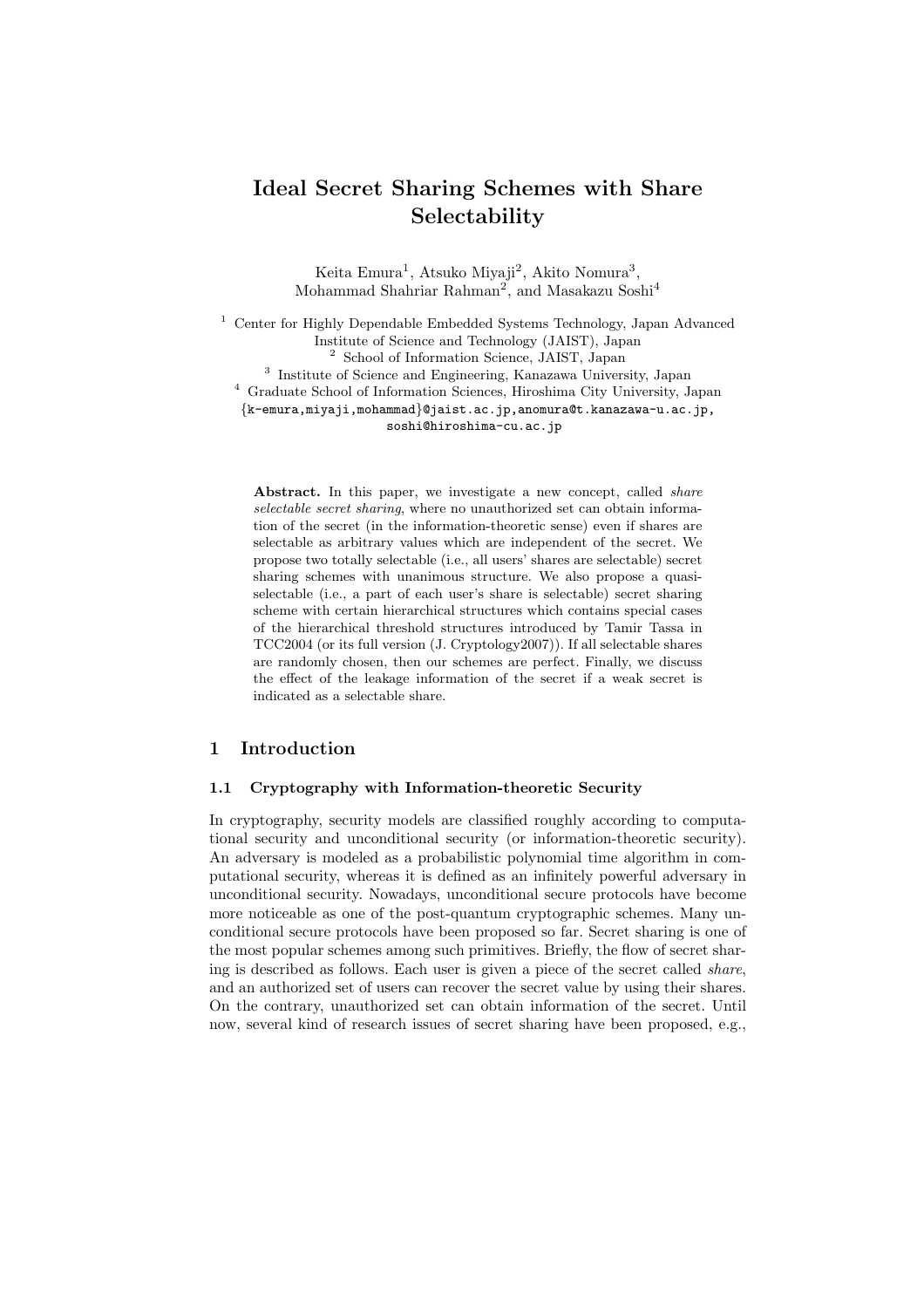realizing flexible access structures  $[9, 24, 25, 41, 42, 44]$ , multi secret sharing  $[6]$ , dynamic secret sharing [5], information rate (which indicates the lower bound of the share size in the case of corresponding access structure<sup>5</sup>)  $[10, 12, 31]$ , rational secret sharing [18, 20, 23, 27, 32] (i.e., with game-theoretic analyses), and so on. In addition, for the purpose of establishing secret sharing with shorter share size, computational secure secret sharing also have been proposed [3, 28]. As one of such schemes, computational secure on-line secret sharing schemes have been proposed [11, 22, 35, 40], where an auxiliary public value is opened to abridge the secret and the shares. Secret sharing is used in other cryptographic primitive as a building tool, e.g., attribute-based encryption [2, 34, 45], threshold encryption [7, 14, 36], and so on. In this paper, we attempt to revisit secret sharing from a perspective different from previous works above.

#### **1.2 Research Background**

Recently, construction of cryptographic protocols from weak secrets (e.g., a short human selected password with low Shannon's entropy) has been considered. Some examples are, password-based authenticated key exchange (where cryptographically strong key can be exchanged even user has a very weak secret) [16, 17, 26, 30, 38, 46], distributed public-key cryptography (where even if each group member holds a small secret password only, they can associate to a public-key cryptosystem) [1, 8], and symmetric-key cryptography from weak secrets (where two users share a secret key which might not be uniformly random) [15], and so on. However, to the best of our knowledge, there is no proposal of unconditional secret sharing with such attempt so far (here, we exclude computational secure secret sharing which can treat such weak secrets under the computational security). Moreover, no consideration has been made about the cases where a dealer can "select" shares independently with the secret. As a simple example, in the Shamir's secret sharing scheme [37], a share is a random value on a randomlychosen polynomial (with the condition that the constant value equals the secret value). That is, it is impossible to select the values of shares as particular values (for certain purposes) in the Shamir's secret sharing scheme.

# **1.3 Our Contribution**

In this paper, we innovate a new concept, called *share selectable secret sharing*, where

- Shares are selectable as arbitrary values.
	- The word "arbitrary" means that shares are independent of the secret.

<sup>&</sup>lt;sup>5</sup> Note that unconditionally secure secret sharing requires that every qualified user should have a share at least as large as the secret itself. Secret sharing is said to be *ideal* if and only if the size of share is the same as that of the secret (i.e., the corresponding information rate is 1).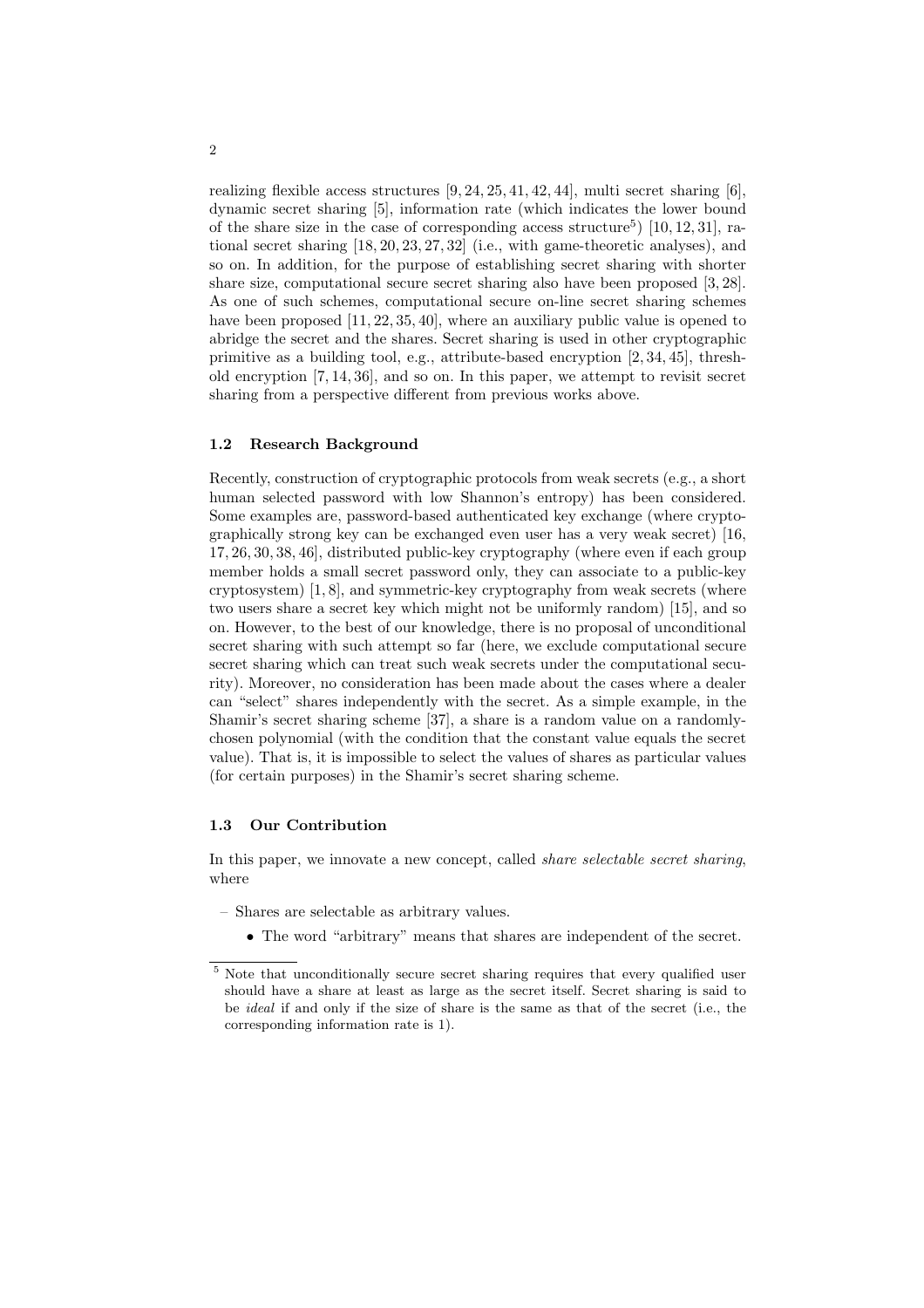– No unauthorized set can obtain information of the secret even if shares are selectable.

Of course, it is impossible to reconstruct the secret only from shares which are independently selected of the secret. Therefore, we introduce an auxiliary public value which works as a bridge between the secret and the shares. That is, it is required that even if unauthorized set of users obtain the auxiliary public value, it is not possible to obtain any information on the secret.

Briefly, we investigate  $\rho_s$ -quasi selectable secret sharing, where  $\rho_s$  is the selectability ratio estimating the number of users' shares that are selectable (i.e., *ρs*=(*|*Share selectable users*|*/*|*All users*|*), and selectable secret sharing is said to be totally selectable if and only if  $\rho_s = 1$ . In this paper, we propose two  $(n, n)$ -threshold totally selectable secret sharing schemes, where *n* is the total number of users. We also propose a  $(1 - \frac{\ell}{n})$ -quasi selectable secret sharing scheme with certain hierarchical structures, where  $\ell$  ( $0 \leq \ell \leq n-2, \ell \neq 1$ ) is the number of users who have un-selectable shares. Briefly speaking, these hierarchical structures contain special cases of the hierarchical threshold structures of Tassa [41] (or its full version [42]). Note that Tassa [41, 42] (and [43] also) applies polynomial derivatives and Birkhoff interpolation for achieving hierarchical structures, whereas we apply the classical Lagrange interpolation technique only. That is, our quasi scheme implements hierarchical threshold structures by different methodology from that of Tassa's constructions.

**Remark1: Trivial Non-ideal Share Selectable Secret Sharing with Flexible Access Structures**: Ito, Saito, and Nishizeki [24] proposed a secret sharing scheme with general access structure from any (*n, n*) secret sharing scheme. Since a (*n, n*)-threshold totally selectable secret sharing scheme can be constructed easily (e.g., protocol 1 in Section 2), we also realize a totally selectable secret sharing scheme with general access structure. However, this totally selectable scheme is not ideal (i.e., the size of share is larger than that of the secret). We make it clear that the main objective of this paper is to construct "ideal" secret sharing schemes (i.e., the size of share is the same as that of the secret) with share selectability, and we stick resolutely to such ideal schemes in this paper.

**Remark2: The Csirmaz-Tardos On-line Secret Sharing**: To the best of our knowledge, the case that shares are independently selected with the secret to be distributed has not been considered except in the following scheme proposed by Csirmaz and Tardos. Very recently, Csirmaz and Tardos proposed on-line secret sharing [13] for graph based access structures (which is totally different from the computational on-line ones [11, 22, 35, 40]). In the Csirmaz-Tardos on-line secret sharing scheme, the dealer *assigns* shares in the order the participants show up knowing only those qualified subsets whose all members she have seen. Users form a queue in the on-line share distribution, and they receive their shares in the order they appear. The users receive their shares one by one and the assigned share cannot be changed later on. Csirmaz and Tardos insist that their on-line scheme is useful when the set of users is not fixed in advance. Since their purpose and construction method are totally different from ours, we do not discuss their on-line secret sharing anymore although there might be somewhat relationships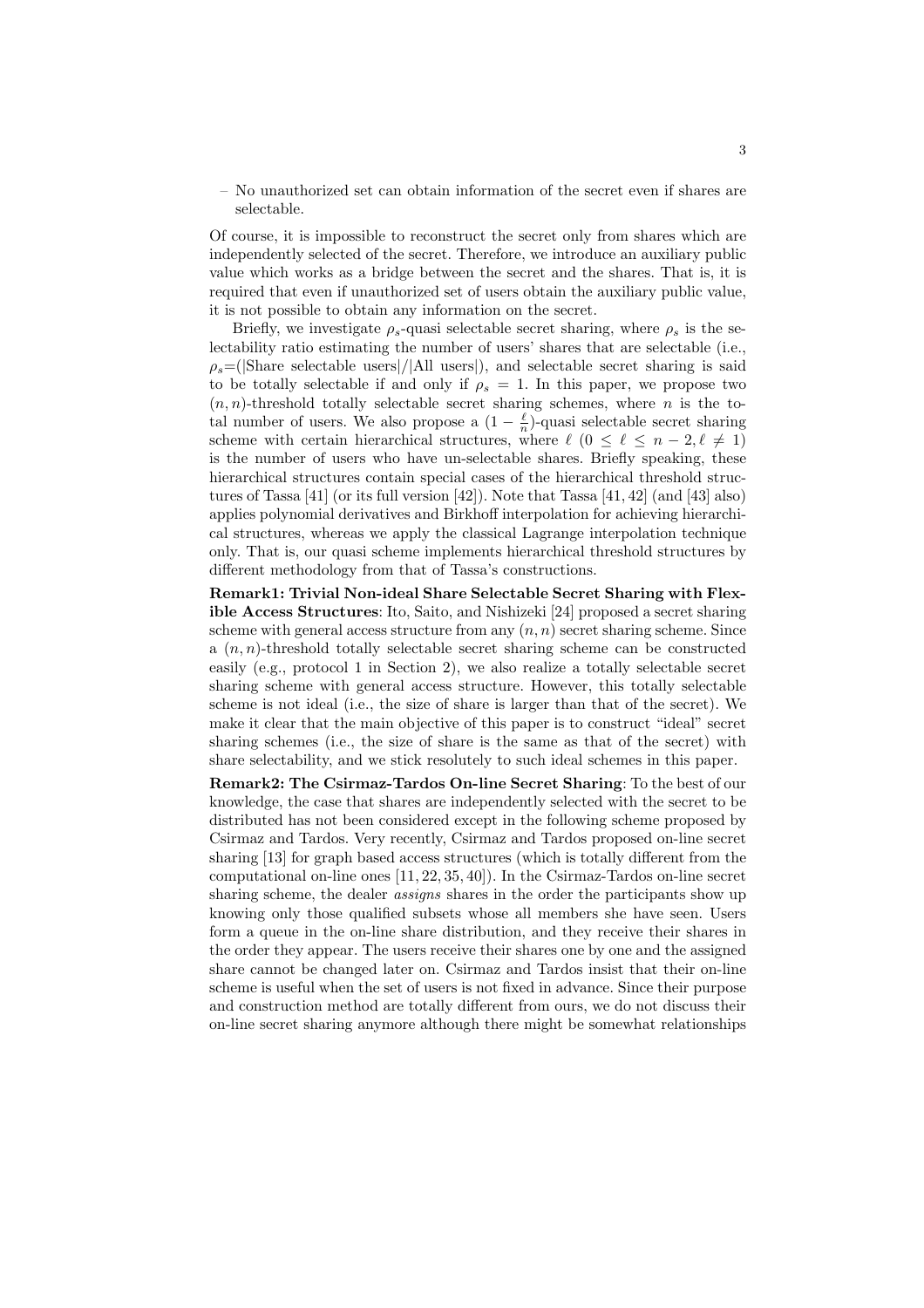between share selectable secret sharing and the Csirmaz-Tardos on-line secret sharing. There is space for argument on this point.

#### **1.4 Requirement of Shannon's Entropy of Selected Shares**

Here, we clarify the requirement of selectable shares, especially, the difference between selectable shares and weak secrets with low entropy. For achieving "perfect" secret sharing (i.e., no information can revealed from any unauthorized set of users), we cannot assume that a low entropy value (e.g., a human selected password) is indicated as a share. That is, we can say that:

- If selectable shares are randomly chosen, then our schemes are perfect.
	- *•* I.e., we assume that the guessing probability of each share is smaller than that of the secret itself, namely  $H(S) \leq H(W_i)$  holds, where  $H(\cdot)$ is the Shannon's entropy,  $S$  and  $W_i$  are the random variables induced by the secret  $s$  and a share  $\omega_i$ . We explain other notations in Section 2.
- If a weak secret is indicated as a selectable share, then users gain some information by guessing the share of uncorrupted users.
	- This setting is essentially the same as that of ramp secret sharing [4, 29].

From the above considerations, first, we propose selectable secret sharing schemes. We also prove that these schemes are perfect if selectable shares are randomly chosen (Appendix). Finally, we discuss the effect of the leakage information of the secret if a weak secret is indicated as a selectable share (Section 4).

#### **1.5 Another Significance of the Share Selectability**

Although our research starts with mainly mathematical interests, cryptographic applications of share selectable secret sharing are also expected. For example, in cryptographic schemes, where secret sharing approach is used, secret keys are computed by using shares of the master key. That is, if a decryptor has legitimate secret keys, then she can decrypt the corresponding ciphertext by combining the secret keys in the secret sharing manner (e.g., applying Lagrange interpolations). In this case, each share is also changed if access structures are changed. Hence the secret keys of users need to be updated as well. For example, in access trees (e.g., [19]), first a secret value of the root node is chosen, and next a polynomial is defined with the condition that the constant value is equal to the root secret, and a secret value of a child node is set as a value on the polynomial. So, a secret value of the leaf node is computed at the end. Therefore, if the structure of the access tree is changed, these procedures must be executed again. On the contrary, each share can be independently selected under the share selectability. So, it is expected that access structures can be updated by applying share selectable secret sharing without changing secret keys of users. In an opposite manner, secret keys might be updated without changing access structures and the master key (which is the same motivation of proactive secret sharing [21, 33, 39]). Since we mainly focus on the share selectability, we do not argue on updating the access structures or shares anymore.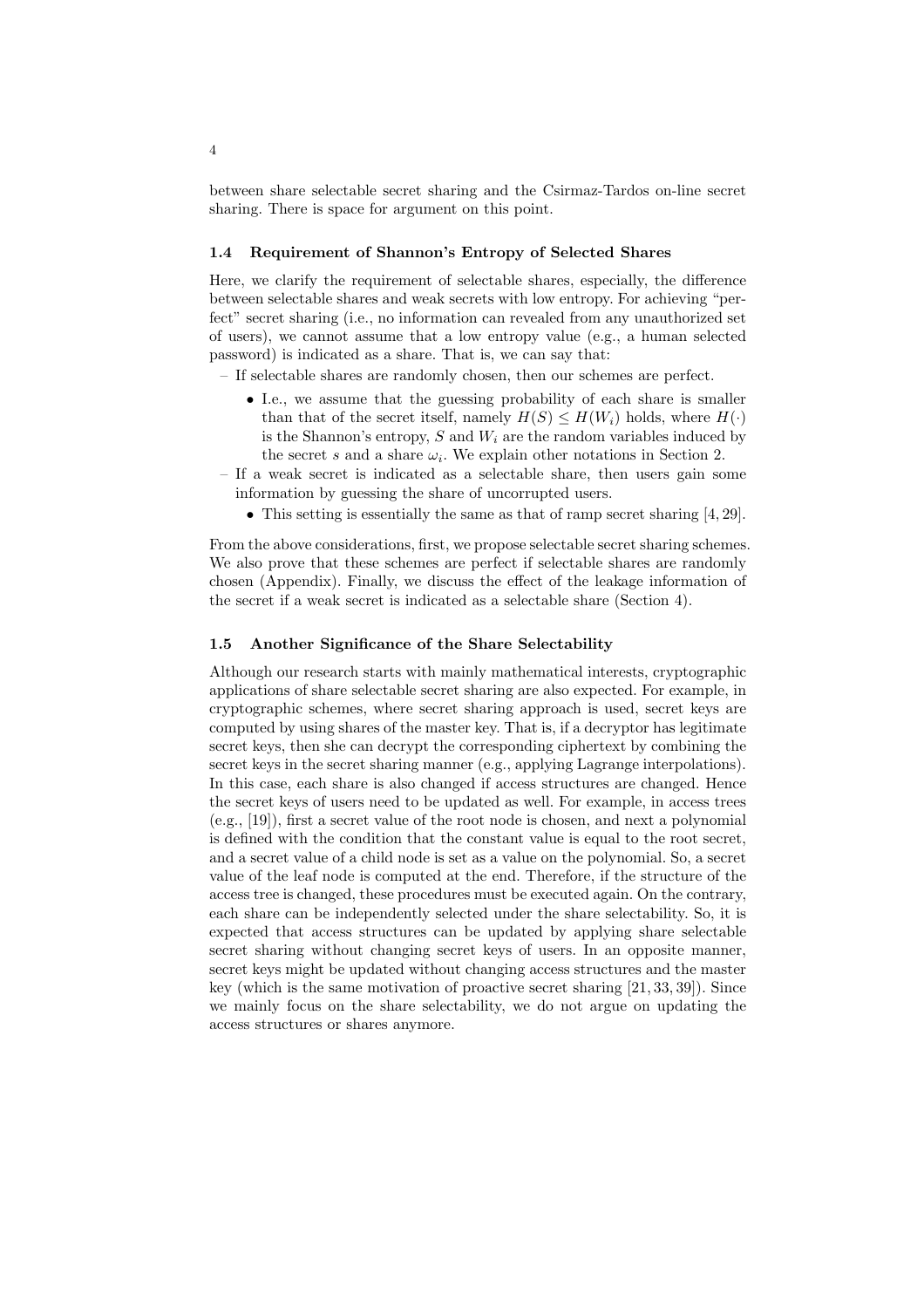# **2 Preliminaries**

Throughout this paper, we use the following notations. Let  $n \in \mathbb{N}$  be the number of participants, *p* be a prime number of  $p > n$  (and *ID* mod  $p \neq 0$  for all public identity),  $H(X)$  be Shannon's entropy of a random variable X,  $H(X|Y)$  be conditional Shannon's entropy of random variables  $X$  and  $Y$ ,  $|X|$  be the number of elements of a finite set  $\mathcal{X}$ , and  $2^{\mathcal{X}}$  be the family of all subsets of  $\mathcal{X}$ . Operations are done over the field  $\mathbb{F}_p$ .

#### **2.1 Share Selectable Secret Sharing**

Here, we define share selectable secret sharing (notations are referred by [29]). Let  $\mathcal{P} = \{P_1, P_2, \ldots, P_n\}$  be a set of participants, and  $D \notin \mathcal{P}$  be a dealer who selects a secret  $s \in \mathcal{S}$ , computes the corresponding auxiliary public value  $u \in \mathcal{U}$ , and gives a share  $\omega_i \in \mathcal{W}_i$  to  $P_i \in \mathcal{P}$  for  $i \in [1, n]$ , where *S* denotes the set of secrets,  $U$  denotes the set of auxiliary public values, and  $W_i$  denotes the set of possible shares that  $P_i$  might receive. The access structure  $\Gamma \subset 2^{\mathcal{P}}$  is a family of subsets of *P*.

**Definition 1 (Share selectable secret sharing).** *Let S, U, and W<sup>i</sup> be the random variables induced by <i>s*, *u*, and  $\omega_i$ , respectively, and  $\mathcal{V}_A = \{W_i | P_i \in A\}$ *be the set of random variable of shares given to every participant*  $P_i \in A \subset \mathcal{P}$ *. Let* SSGen *be a selectable-share generation algorithm, which takes as an input the description of the underlying group*  $\mathbb{G}$  *(in our schemes,*  $\mathbb{G} = \mathbb{Z}_p$ *), and returns a* share  $\omega \in \mathbb{G}$ . A share selectable secret sharing scheme is said to be perfect if *the following holds.*

$$
H(S|{\mathcal{V}}_A,U)=\left\{\begin{matrix} 0 & (A \in \varGamma) \\ H(S) \ (A \not\in \varGamma) \end{matrix}\right.
$$

Our major argument is the secret *s* is not included in the input of the SSGen algorithm. That is, a share  $\omega \leftarrow \mathsf{SSGen}(\mathbb{G})$  is totally independent with the secret *s*, and is called selectable. Therefore, for a selectable share  $\omega$ ,

$$
H(S|\mathcal{V}) = H(S)
$$

holds, where  $V \subset \mathcal{W} := \bigcup_{i=1}^n \mathcal{W}_i$  be a random variable of shares induced by  $\omega$ .

As a remark, we definitely distinguish the equation  $H(S|V) = H(S)$  above and the case that  $H(S|V_A) = H(S)$  for  $A \notin \Gamma$  in conventional perfect secret sharing manner. That is, in share selectable secret sharing, even if all selectable shares are collected (i.e.,  $A$  might be in  $\Gamma$ ), there is no way to recover the secret. Therefore, if all shares are selectable, then some auxiliary public value  $u \in \mathcal{U}$  is indispensable for reconstructing the secret *s*. Note that if a part of shares are non-selectable, then there is room for reconstructing the secret *s* without using any auxiliary public value  $u \in \mathcal{U}$ .

Next, we define the selectability ratio which estimates the number of users' shares that are selectable.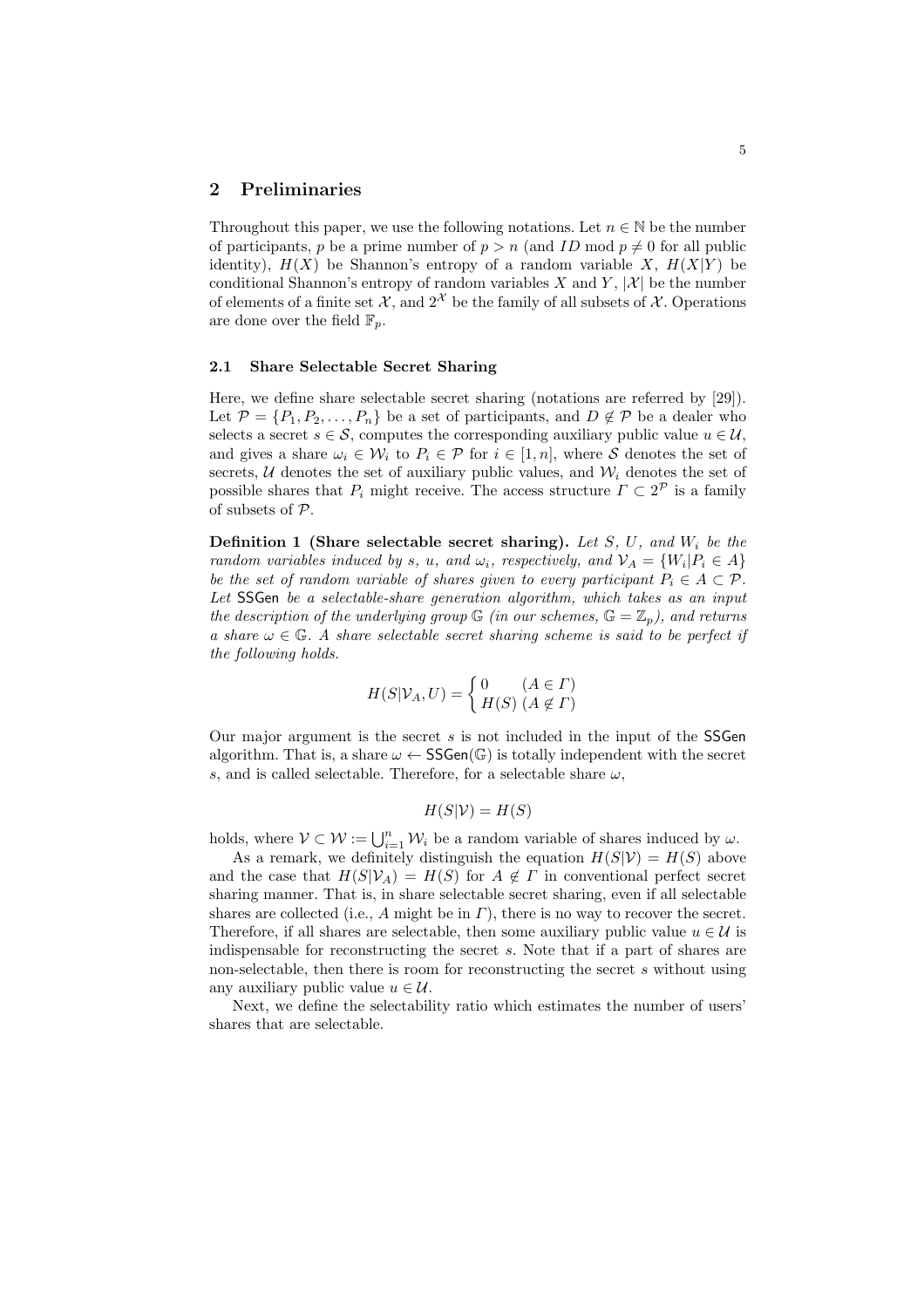**Definition 2 (The Selectability Ratio).** Let  $0 \leq n_s \leq n$  be the number of *users who have a selectable share. The selectabilty ratio*  $\rho_s$  *is defined as*  $\rho_s$  =  $n_s/n$ .

**Definition 3 (Quasi Selectability and Total Selectability).** *A secret sharing is said to be*  $\rho_s$ -quasi selectable secret sharing if its selectability ratio  $\rho_s$  *is*  $0 < \rho_s < 1$ . A secret sharing is said to be totally selectable if its selectability *ratio*  $\rho_s$  *is* 1.

The case  $\rho_s = 0$  represents the conventional secret sharing schemes. Note that there have been secret sharing schemes having  $\rho_s > 0$ . For example, for a secret  $s \in \mathbb{Z}_p$ , the dealer *D* selects  $\omega_i \in \mathbb{Z}_p$  for all  $i \in [1, n-1]$  (so, these shares are selectable, since these can be selected independently with *s*), sets  $\omega_n$  := *s* −  $\sum_{i=1}^{n-1}$  *ω*<sub>*i*</sub> (so, *ω*<sub>*n*</sub> is unselectable), and gives *ω*<sub>*i*</sub> to *P*<sub>*i*</sub> for all *i* ∈ [1*, n*]. *s* can be reconstructed by  $\sum_{i=1}^{n} \omega_i$ . Then, obviously this scheme is a  $(1 - \frac{1}{n})$ -quasi selectable  $(n, n)$ -threshold secret sharing scheme, and is perfect.

# **3 Proposed Schemes**

In this section, we propose two totally selectable (*n, n*)-threshold secret sharing schemes, and a  $(1 - \frac{\ell}{n})$ -quasi selectable secret sharing scheme with certain hierarchical structures  $(\ell \ (0 \leq \ell \leq n-2, \ell \neq 1)$  is defined in the third scheme). The first construction (protocol 1) is somewhat trivial since it is a simple modification of the  $(1 - \frac{1}{n})$ -quasi selectable  $(n, n)$ -threshold secret sharing scheme introduced in the previous section. However, this scheme is easy-to-understand due to its simple structure. In our all schemes, the  $SSGen(\mathbb{Z}_p)$  algorithm simply returns  $\omega \in \mathbb{Z}_n$ .

# **Protocol 1 (The first scheme: A totally selectable (***n***,***n***)-threshold secret sharing scheme).**

#### **Distribution Phase** *:*

- *1. The dealer D selects the secret*  $s \in \mathbb{Z}_p$
- 2. *D* selects a share  $\omega_i \in \mathbb{Z}_p$  for all  $i \in [1, n]$  such that  $\omega_i \leftarrow \text{SSGen}(\mathbb{Z}_p)$ .
- *3. D sets*  $u := s \sum_{i=1}^{n} \omega_i^{\prime}$ .
- *4. D* gives  $\omega_i$  to  $P_i$  for all  $i \in [1, n]$ , and opens *u* as the auxiliary public *value.*

**Reconstruction Phase** *: Compute*  $s = u + \sum_{i=1}^{n} \omega_i$ *.* 

Next, we propose a polynomial-based totally selectable  $(n, n)$ -threshold secret sharing scheme. This second scheme can be seen as a special case of our quasi one (protocol 3). Let  $ID_i$  be the (public) identity of  $P_i \in \mathcal{P}$  and  $\Gamma =$  $\{P_1, P_2, \ldots, P_n\}$ , namely, *Γ* is a  $(n, n)$ -threshold structure. We require  $ID_i \neq$ *ID<sub>j</sub>*  $(i \neq j)$ .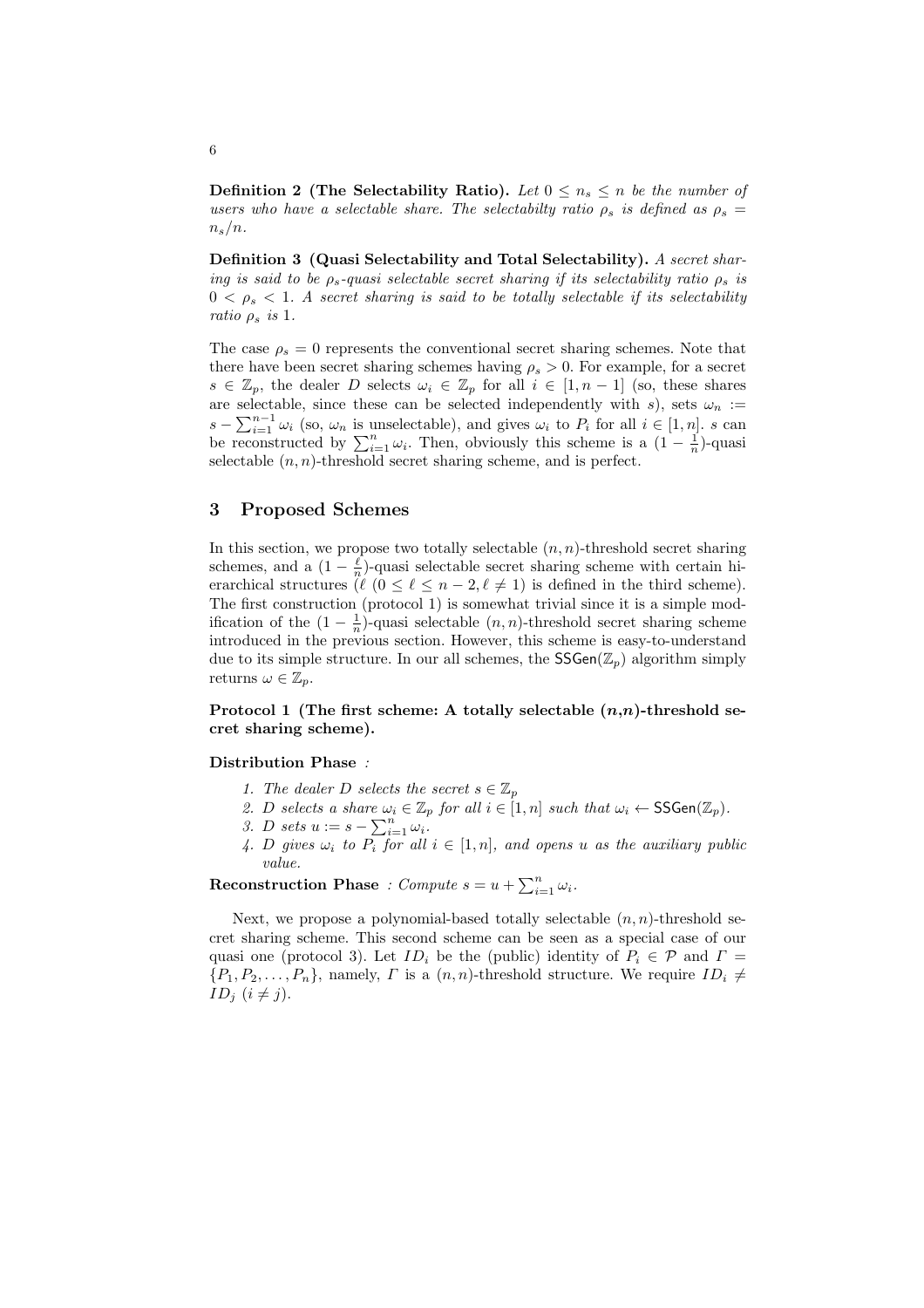**Protocol 2 (The second scheme: A polynomial-based totally selectable (***n***,***n***)-threshold secret sharing scheme).**

#### **Distribution Phase** *:*

- *1. The dealer D selects the secret*  $s \in \mathbb{Z}_p$ *.*
- *2. D selects a share*  $\omega_i \in \mathbb{Z}_p$  *for all*  $i \in [1, n]$  *such that*  $\omega_i \leftarrow \text{SSGen}(\mathbb{Z}_p)$ *.*
- *3. Let*  $f(x)$  *be a polynomial of degree at most n such that*  $f(ID_i) = \omega_i (P_i \in$  $\Gamma$ ) and  $f_j(0) = s$ . D chooses  $ID_D \in \mathbb{Z}_p$  such that  $ID_D \notin \{ID_i\}_{i=1}^n$ , and *computes*  $u = f(ID_D)$ *.*
- *4. D gives*  $\omega_i$  *to*  $P_i$  *for all*  $i \in [1, n]$ *, and opens u as the auxiliary public value.*
- **Reconstruction Phase** *: By using Lagrange interpolation, f*(*x*) *can be reconstructed from*  $(ID_D, u)$  *and all*  $\{(ID_i, \omega_i)\}_{i=1}^n$ *, and*  $s = f(0)$  *can be computed.*

Next, we propose a  $(1 - \frac{\ell}{n})$ -quasi selectable secret sharing scheme, which is the most interesting construction in this paper. First, we define the access structures of this quasi scheme.

**Definition 4 (Hierarchical access structures realized in our quasi scheme).** *Let*  $\ell$   $(0 \leq \ell \leq n-2, \ell \neq 1)$  *be the number of users who have an unselectable share,* and set  $\mathcal{P}^{\ell} := \{U_{j_1}, U_{j_2}, \ldots, U_{j_{\ell}}\}$  as the set of such  $\ell$  users. Let  $n' := n - \ell$  be the *number of user who have a selectable share, and set*  $\mathcal{P}' := \{U_{i_1}, U_{i_2}, \ldots, U_{i_{n'}}\}$ *as the set of such n' users.* We require  $P = P^{\ell} \cup P'$  *and*  $P^{\ell} \cap P' = \emptyset$ *. Let*  $\Gamma' \subset 2^{\mathcal{P}'}$  is a family of subsets of  $\mathcal{P}'$ , and  $m = |\Gamma'|$ . For  $A_j \in \Gamma'$   $(j \in [1,m])$ , set  $|A_j| = n_j$ . Let  $\Gamma^{\ell} := \{ A \in 2^{\mathcal{P}^{\ell}} : |A| \geq k \}$ , where  $k \in \mathbb{N}$  be the threshold value *and*  $2 \leq k \leq \ell$ . The actual access structure  $\Gamma$  is defined as follows.

$$
\Gamma := \{ A : A = A^{\ell} \cup A' \text{ such that } A^{\ell} \in \Gamma^{\ell} \land A' \in \Gamma' \}
$$

*As one exception, if*  $\ell = 0$ *, then*  $\Gamma'$  *is restricted as the*  $(n, n)$ *-threshold structure only.*

Note that the restriction case  $(\ell = 0)$  is exactly the second construction, and therefore the second scheme is a special case of the third scheme. In addition, *Γ* contains special cases of the hierarchical threshold structures  $[41, 42]$ <sup>6</sup>. For example, let *Γ'* be  $(n', n')$ -threshold structure, then  $\Gamma = \{A \subset \mathcal{P} : |A \cap \mathcal{P}'| =$  $n' \wedge |A \cap |\mathcal{P}' \cup \mathcal{P}^{\ell}| \geq n' + k$  holds. This is a special case of the hierarchical threshold structures with  $k_0 = n'$ ,  $k_1 = n' + k$ ,  $\mathcal{P}_0 = \mathcal{P}'$ , and  $\mathcal{P}_1 = \mathcal{P}^{\ell}$ . In addition to this hierarchical threshold structure, the above *Γ* can represent any kind of access structure for  $\mathcal{P}'$  (not  $\mathcal{P}$ ). More precisely, we can achieve general access structures [24, 25, 44] for *P ′* although our scheme is ideal. Note that our result does not contradict with certain impossible results (e.g., there exist families

 $6$  In the hierarchical threshold structures, a set of users  $P$  is divided as  $N$  hierarchy  $\mathcal{P} := \bigcup_{i=1}^N \mathcal{P}_i$  such that  $\mathcal{P}_i \cap \mathcal{P}_j = \emptyset$  for  $0 \leq i < j \leq N$ . Let  $\mathbf{k} = (k_0, k_1, \ldots, k_N)$  be monotonically increasing sequence of integers  $0 < k_0 < \cdots < k_N$ . (k, n) hierarchical threshold structure is defined as  $\Gamma = \{A \subset \mathcal{P} : |A \cap (\bigcup_{i=0}^{N} \mathcal{P}_i)| \geq k_i \ \forall i \in [0, N]\}.$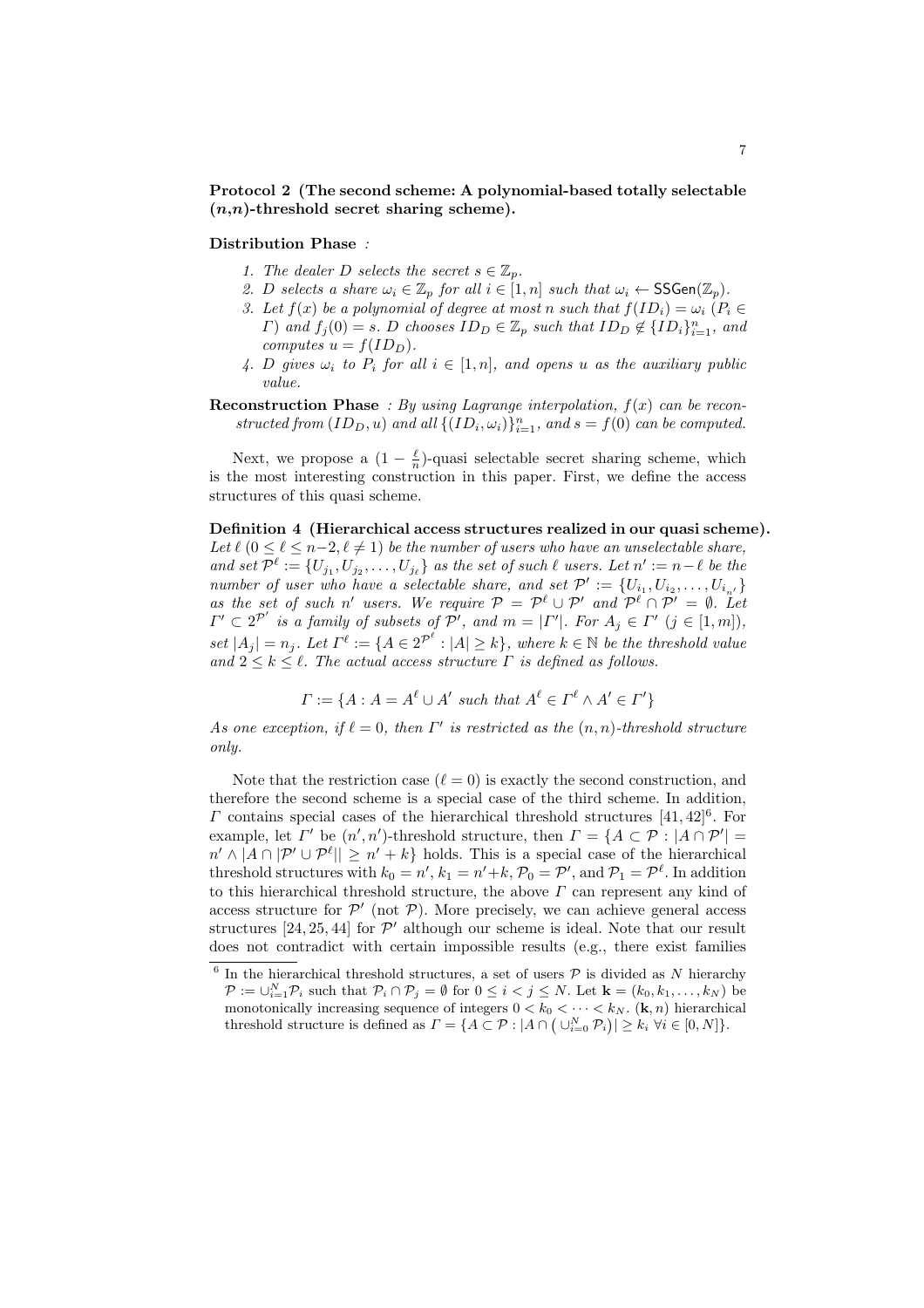of special access structures with *n* participants where the size of some shares increases unboundedly as  $n \to \infty$ , i.e., at least about  $n/\log n$  times the secret size [12]), since access structures are restricted as threshold ones for  $\mathcal{P}^{\ell}$  (that is, for  $P = P^{\ell} \cup P'$ , our access structure is not general).

Here, we give our quasi scheme. We omit the case  $\ell = 0$  in the following scheme, since it has already been shown as the second scheme.

# **Protocol 3** (The third scheme : A  $(1-\frac{\ell}{n})$ -quasi selectable secret sharing **scheme).**

#### **Distribution Phase** *:*

- *1. The dealer D selects the secret*  $s \in \mathbb{Z}_p$ *.*
- *2. D selects a share*  $\omega_i \in \mathbb{Z}_p$  *for all*  $P_i \in \mathcal{P}'$  *such that*  $\omega_i \leftarrow \text{SSGen}(\mathbb{Z}_p)$ *.*
- 3. D chooses  $ID_{\mathcal{A}_j} \in \mathbb{Z}_p$  for all  $j \in [1, m]$  such that  $ID_{\mathcal{A}_j} \notin \{ID_i\}_{i=1}^n$  and  $ID_{\mathcal{A}_i} \neq ID_{\mathcal{A}_j} \ (i \neq j).$
- *4. For each*  $A_j \in \Gamma'$   $(j \in [1, m])$ *, let*  $f_j(x)$  *be a polynomial of degree at most*  $n_j$  *such that*  $f_j(ID_i) = \omega_i$  ( $U_i \in A_j$ ) *and*  $f_j(0) = s$ *. Set*  $D_j :=$  $(ID_{\mathcal{A}_j}, f_j(ID_{\mathcal{A}_j})].$
- *5. Let*  $g(x)$  *be a polynomial of degree at most*  $m-1$  *such that*  $g(ID_{\mathcal{A}_j}) =$  $f_j(ID_{\mathcal{A}_j})$  *for all*  $j \in [1, m]$ *.*
- *6. For all*  $P_i \in \mathcal{P}^{\ell}$ , *D* computes  $\omega_i := g(ID_i)$  (we make it clear that this step *is NOT for users*  $P_i \in \mathcal{P}'$ , *their shares*  $\{\omega_i\}_{P_i \in \mathcal{P}'}$  *have been "selected" in Step 2).*
- *7. D randomly chooses* (*m−k*) *coordinates on the polynomial g*(*x*)*, excluding all*  $D_j$  *and*  $(ID_i, g(ID_i))$  *for all*  $P_i \in \mathcal{P}^{\ell}$ *, and sets these*  $(m - k)$ *coordinates as u. If*  $k \geq m$ *, then*  $u = \emptyset$ *.*
- *8. D gives*  $\omega_i$  *to*  $P_i$  *for all*  $i \in [1, n]$ *, and opens u as the auxiliary public value.*

#### **Reconstruction Phase** *:*

- *1. As in the Shamir* (*k, ℓ*)*-threshold secret sharing, by using Lagrange interpolation,*  $g(x)$  *is reconstructed from all*  $\omega_i$  *of*  $P_i \in \mathcal{P}^{\ell}$  (*and u if*  $k < m$ ).
- 2. By using Lagrange interpolation,  $f_j(x)$  can be reconstructed from  $(ID_{\mathcal{A}_j},$  $g(ID_{\mathcal{A}_{j}}))$  and  $(ID_{i}, \omega_{i})$  for all  $P_{i} \in A_{j} \in \varGamma',$  and  $s = f_{j}(0)$  can be *computed.*

The first and second schemes are totally selectable (*n, n*)-threshold secret sharing schemes, and the third scheme is a  $(1 - \frac{\ell}{n})$ -quasi selectable secret sharing scheme realizing *Γ* defined in Definition 4. Security proofs are given in the Appendix.

# **4 Share selectable secret sharing with weak shares**

In this Section, we discuss the effect of the leakage information of the secret when a weak secret (e.g., a short human selected password with low Shannon's entropy) is indicated as a selectable share. To give the maximum information to an unauthorized set of users *A*, we consider the situation where (1) *A* will be an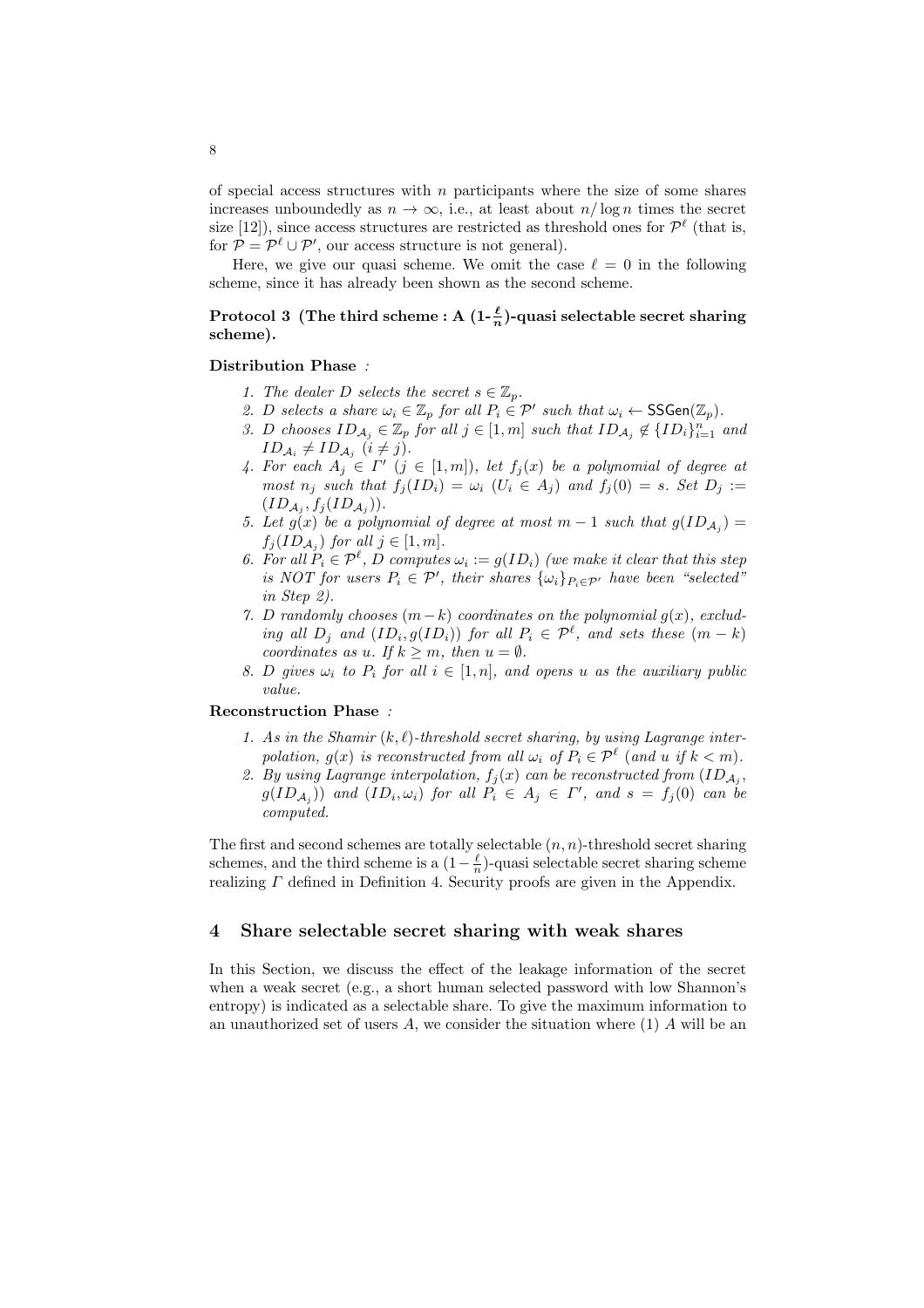authorized set if only one more user (who has a share  $\omega$ ) is added to A, (2)  $\omega$  is a selectable share, and  $(3)$   $\omega$  is the weakest share in the underlying system (i.e., for the random variables *W* induced by  $\omega$ ,  $H(W) = \min\{H(W_i) : H(W_i) < H(S)\}$ holds). Note that  $\omega$  is a independent value of the secret *s*. Therefore, the mutual information between *s* and  $\omega$  is 0 since  $I(S;W) := H(S) + H(W) - H(S,W) =$  $H(S) + H(W) - H(S) - H(W) = 0$ . It is thus easy to conclude that  $H(S|V_A, U) =$  $H(W) < H(S)$  holds.

# **5 Conclusion and Future Work**

In this paper, we investigate the new concept *share selectable secret sharing*, where a dealer *D* can select shares independent of the secret. We propose two totally selectable (i.e., all users' share are selectable) secret sharing schemes with unanimous structure, and a quasi-selectable (i.e., a part of users' share are selectable) secret sharing scheme with certain hierarchical structures which contains special cases of the hierarchical threshold structures [41, 42]. Our quasi scheme can be seen as an ideal secret sharing with flexible hierarchical structures which has not been done before to the best of our knowledge, and is of independent interest.

Although our research resorts mainly on the mathematical interest, applications of share selectable secret sharing are also realizable (as discussed in Section 1.5). As future work, it might be interesting to update access structures (resp. shares) without changing shares (resp. access structures).

# **References**

- 1. Michel Abdalla, Xavier Boyen, Céline Chevalier, and David Pointcheval. Distributed public-key cryptography from weak secrets. In *Public Key Cryptography*, pages 139–159, 2009.
- 2. Nuttapong Attrapadung, Benoît Libert, and Elie de Panafieu. Expressive keypolicy attribute-based encryption with constant-size ciphertexts. In *Public Key Cryptography*, pages 90–108, 2011.
- 3. Philippe Béguin and Antonella Cresti. General short computational secret sharing schemes. In *EUROCRYPT*, pages 194–208, 1995.
- 4. G. R. Blakley and Catherine Meadows. Security of ramp schemes. In *CRYPTO*, pages 242–268, 1984.
- 5. Carlo Blundo, Antonella Cresti, Alfredo De Santis, and Ugo Vaccaro. Fully dynamic secret sharing schemes. *Theor. Comput. Sci.*, 165(2):407–440, 1996.
- 6. Carlo Blundo, Alfredo De Santis, Giovanni Di Crescenzo, Antonio Giorgio Gaggia, and Ugo Vaccaro. Multi-secret sharing schemes. In *CRYPTO*, pages 150–163, 1994.
- 7. Dan Boneh, Xavier Boyen, and Shai Halevi. Chosen ciphertext secure public key threshold encryption without random oracles. In *CT-RSA*, pages 226–243, 2006.
- 8. Xavier Boyen, Céline Chevalier, Georg Fuchsbauer, and David Pointcheval. Strong cryptography from weak secrets. In *AFRICACRYPT*, pages 297–315, 2010.
- 9. Ernest F. Brickell. Some ideal secret sharing schemes. In *EUROCRYPT*, pages 468–475, 1989.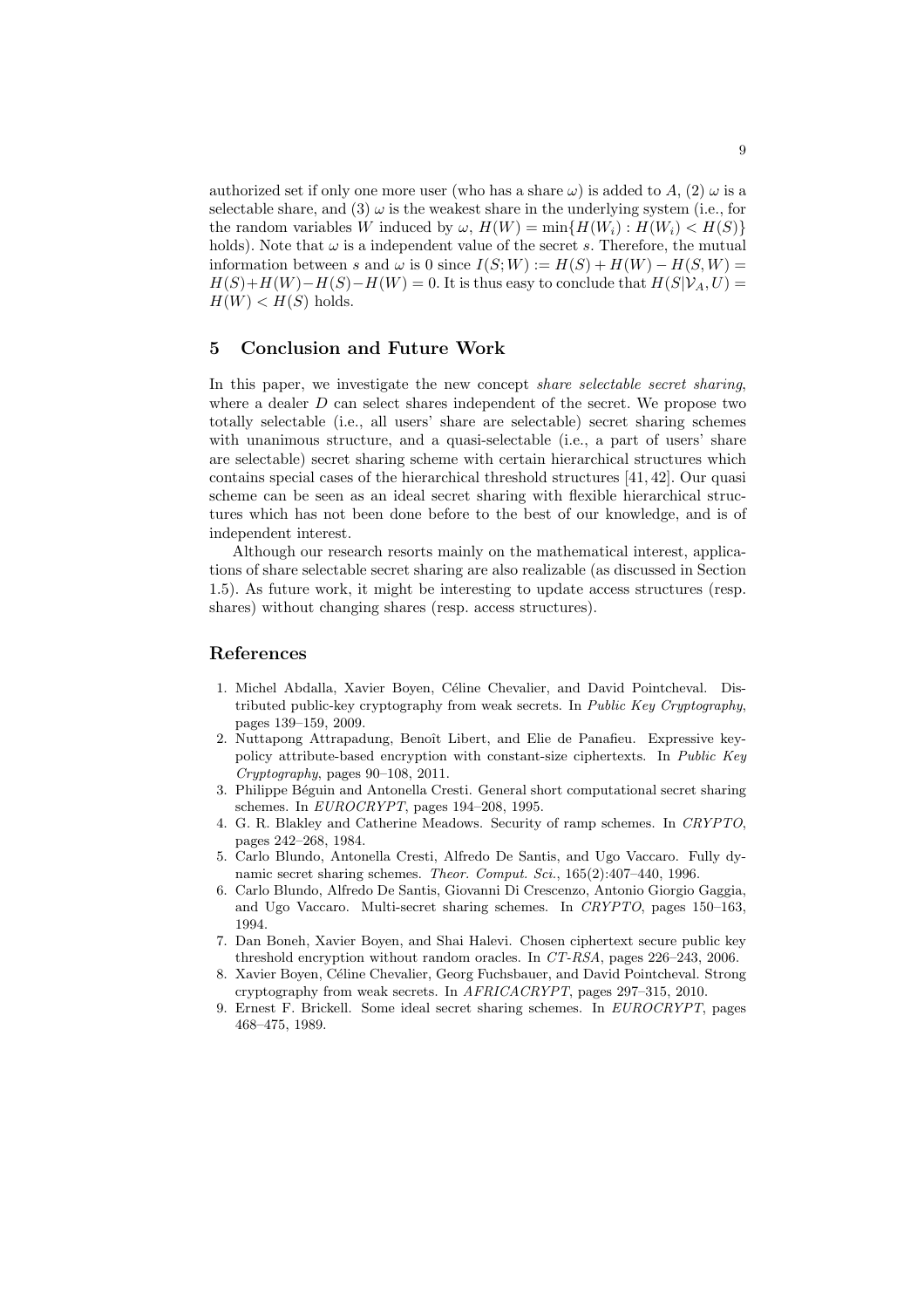- 10. Ernest F. Brickell and Douglas R. Stinson. Some improved bounds on the information rate of perfect secret sharing schemes. *J. Cryptology*, 5(3):153–166, 1992.
- 11. Christian Cachin. On-line secret sharing. In *IMA Conf.*, pages 190–198, 1995.
- 12. L´aszl´o Csirmaz. The size of a share must be large. *J. Cryptology*, 10(4):223–231, 1997.
- 13. Laszlo Csirmaz and Gabor Tardos. On-line secret sharing. Cryptology ePrint Archive, Report 2011/174, 2011. http://eprint.iacr.org/.
- 14. Yvo Desmedt and Yair Frankel. Threshold cryptosystems. In *CRYPTO*, pages 307–315, 1989.
- 15. Yevgeniy Dodis and Daniel Wichs. Non-malleable extractors and symmetric key cryptography from weak secrets. In *STOC*, pages 601–610, 2009.
- 16. Rosario Gennaro. Faster and shorter password-authenticated key exchange. In *TCC*, pages 589–606, 2008.
- 17. Craig Gentry, Philip D. MacKenzie, and Zulfikar Ramzan. Password authenticated key exchange using hidden smooth subgroups. In *ACM Conference on Computer and Communications Security*, pages 299–309, 2005.
- 18. S. Dov Gordon and Jonathan Katz. Rational secret sharing, revisited. In *SCN*, pages 229–241, 2006.
- 19. Vipul Goyal, Omkant Pandey, Amit Sahai, and Brent Waters. Attribute-based encryption for fine-grained access control of encrypted data. In *ACM Conference on Computer and Communications Security*, pages 89–98, 2006.
- 20. Joseph Y. Halpern and Vanessa Teague. Rational secret sharing and multiparty computation: extended abstract. In *STOC*, pages 623–632, 2004.
- 21. Amir Herzberg, Stanislaw Jarecki, Hugo Krawczyk, and Moti Yung. Proactive secret sharing or: How to cope with perpetual leakage. In *CRYPTO*, pages 339– 352, 1995.
- 22. Ren-Junn Hwang and Chin-Chen Chang. An on-line secret sharing scheme for multi-secrets. *Computer Communications*, 21(13):1170–1176, 1998.
- 23. Toshiyuki Isshiki, Koichiro Wada, and Keisuke Tanaka. A rational secret-sharing scheme based on RSA-OAEP. *IEICE Transactions*, 93-A(1):42–49, 2010.
- 24. Mitsuru Ito, Akira Saito, and Takao Nishizeki. Secret sharing scheme realizing general access structure. In *Proceedings IEEE Globecom '87*, pages 99–102, 1987.
- 25. Mitsugu Iwamoto, Hirosuke Yamamoto, and Hirohisa Ogawa. Optimal multiple assignments based on integer programming in secret sharing schemes with general access structures. *IEICE Transactions*, 90-A(1):101–112, 2007.
- 26. Jonathan Katz, Rafail Ostrovsky, and Moti Yung. Efficient password-authenticated key exchange using human-memorable passwords. In *EUROCRYPT*, pages 475– 494, 2001.
- 27. Gillat Kol and Moni Naor. Games for exchanging information. In *STOC*, pages 423–432, 2008.
- 28. Hugo Krawczyk. Secret sharing made short. In *CRYPTO*, pages 136–146, 1993.
- 29. Jun Kurihara, Shinsaku Kiyomoto, Kazuhide Fukushima, and Toshiaki Tanaka. A fast (k, L, n)-threshold ramp secret sharing scheme. *IEICE Transactions*, 92- A(8):1808–1821, 2009.
- 30. Philip D. MacKenzie, Thomas Shrimpton, and Markus Jakobsson. Threshold password-authenticated key exchange. *J. Cryptology*, 19(1):27–66, 2006.
- 31. Jaume Martí-Farré and Carles Padró. Secret sharing schemes on access structures with intersection number equal to one. *Discrete Applied Mathematics*, 154(3):552– 563, 2006.
- 32. Silvio Micali and Abhi Shelat. Purely rational secret sharing (extended abstract). In *TCC*, pages 54–71, 2009.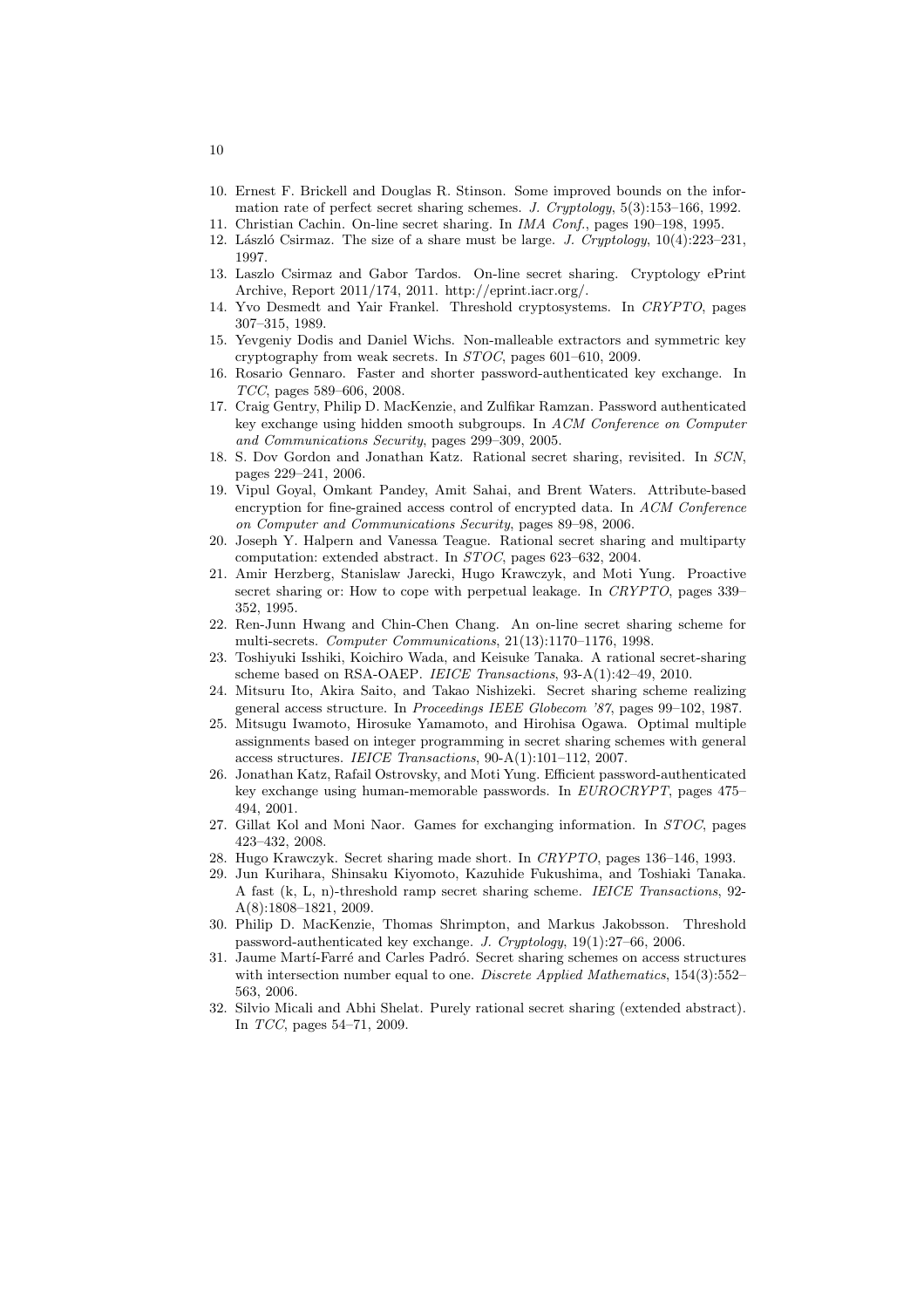- 33. Ventzislav Nikov and Svetla Nikova. On proactive secret sharing schemes. In *Selected Areas in Cryptography*, pages 308–325, 2004.
- 34. Takashi Nishide, Kazuki Yoneyama, and Kazuo Ohta. Attribute-based encryption with partially hidden ciphertext policies. *IEICE Transactions*, 92-A(1):22–32, 2009.
- 35. Tatsumi Oba and Wakaha Ogata. Provably secure on-line secret sharing scheme. *IEICE Transactions*, 94-A(1):139–149, 2011.
- 36. Bo Qin, Qianhong Wu, Lei Zhang 0009, and Josep Domingo-Ferrer. Threshold public-key encryption with adaptive security and short ciphertexts. In *ICICS*, pages 62–76, 2010.
- 37. Adi Shamir. How to share a secret. *Commun. ACM*, 22(11):612–613, 1979.
- 38. SeongHan Shin, Kazukuni Kobara, and Hideki Imai. Security analysis of two augmented password-authenticated key exchange protocols. *IEICE Transactions*, 93-A(11):2092–2095, 2010.
- 39. Douglas R. Stinson and Ruizhong Wei. Unconditionally secure proactive secret sharing scheme with combinatorial structures. In *Selected Areas in Cryptography*, pages 200–214, 1999.
- 40. Hung-Min Sun. On-line multiple secret sharing based on a one-way function. *Computer Communications*, 22(8):745–748, 1999.
- 41. Tamir Tassa. Hierarchical threshold secret sharing. In *TCC*, pages 473–490, 2004.
- 42. Tamir Tassa. Hierarchical threshold secret sharing. *J. Cryptology*, 20(2):237–264, 2007.
- 43. Tamir Tassa and Nira Dyn. Multipartite secret sharing by bivariate interpolation. *J. Cryptology*, 22(2):227–258, 2009.
- 44. Kouya Tochikubo. Efficient secret sharing schemes realizing general access structures. *IEICE Transactions*, 87-A(7):1788–1797, 2004.
- 45. Shota Yamada, Nuttapong Attrapadung, Goichiro Hanaoka, and Noboru Kunihiro. Generic constructions for chosen-ciphertext secure attribute based encryption. In *Public Key Cryptography*, pages 71–89, 2011.
- 46. Kazuki Yoneyama. Does secure password-based authenticated key exchange against leakage of internal states exist? *IEICE Transactions*, 92-A(1):113–121, 2009.

# **Appendix: Security Proofs**

Here, we give security proofs of our schemes. As a reminder, we do not assume that a weak share is indicated as a selectable share (such weak cases has been considered in Section 4).

**Theorem 1.** *The first scheme is a totally selectable* (*n, n*)*-threshold secret sharing scheme.*

*Proof.* The condition  $H(S|V_A, U) = 0$  is clear when  $A = P$ , since *s* can be reconstructed by computing  $s = u + \sum_{i=1}^{n} \omega_i$ . In addition, the condition  $H(S|V)$  $H(S)$  holds since each  $\omega_i$  is independently chosen with the secret *s*. W.l.o.g., we set  $V_A := (P_1, \ldots, P_{n-1})$  as the unqualified set of users. Then, since the secret *s* is independent from  $(u, \omega_1, \ldots, \omega_{n-1})$ ,  $H(S|V_A, U) = H(S)$  holds. is independent from  $(u, \omega_1, \ldots, \omega_{n-1}), H(S|V_A, U) = H(S)$  holds.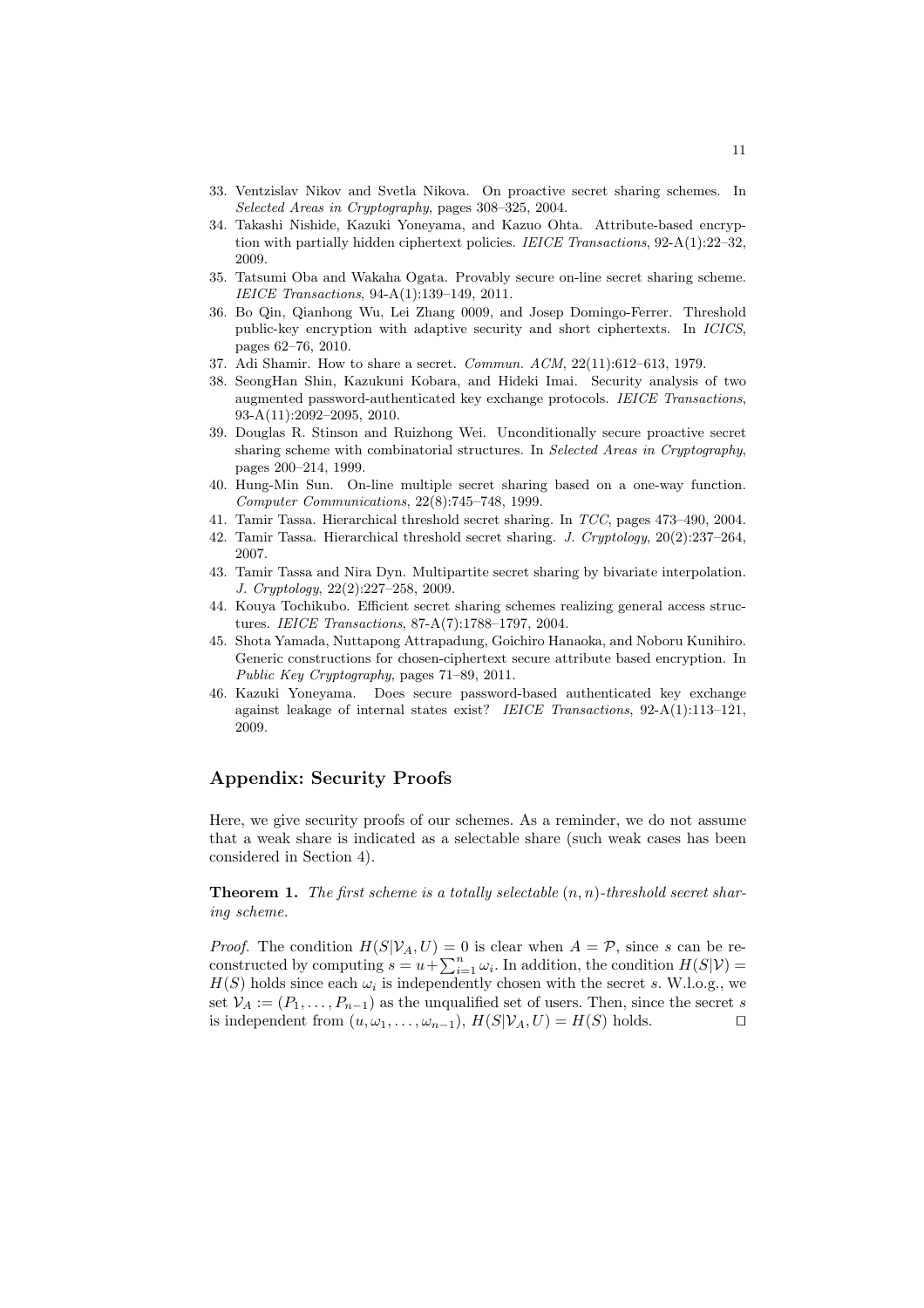**Theorem 2.** *The second scheme is a totally selectable* (*n, n*)*-threshold secret sharing scheme.*

Since the second scheme is a special case of the third scheme, we give the security proof of Theorem 2 with the proof of Theorem 3.

**Theorem 3.** *The third scheme is a*  $(1-\frac{\ell}{n})$ *-quasi selectable secret sharing scheme realizing Γ defined in Definition 4.*

As in Theorem 1, the condition  $H(S|V_A, U) = 0$  ( $A \in \Gamma$ ) and  $H(S|V) = H(S)$ hold, where  $V \subset W := \bigcup_{i=1}^{n'} W_i$  be a random variable of shares of users in  $\mathcal{P}'$ . So, the remaining part is  $H(S|V_A, U) = H(S)$  if  $A \notin \Gamma$ . Before giving the proof, we prove the following Proposition and Lemmas. Below in this proposition, the notation  $(M, N)$  represents the numbers of rows and columns, respectively.

**Proposition 1.** Let A be an  $M \times N$  matrix over a field, and the first column *of A is*  $C = [c_1, c_2, \ldots, c_M]^T$ , where  $A = [C \mid B]$ . Then the first component *of the solution for simultaneous equation*  $Ax = s$  *is not unique if and only if*  $rank(A) = rank(B)$ .

*Proof.* Let  $W_A = \{x | Ax = 0\}$ . Then dim  $W_A = N - rank(A)$ . We assume that *u* is a solution for  $Ax = s$ . Then we can express the general solution for  $Ax = s$ as  $x = u + x'$ , where  $x'$  satisfies  $Ax' = 0$ . We further assume that  $x''$  satisfies  $Bx'' = 0$ . Then,

The first component of  $x$ , which is the solution for  $Ax = s$ , is unique.

 $\iff x' = [0, x'']^T.$  $\iff$  dim  $W_A = \dim W_B$  $\iff N - rank(A) = N - 1 - rank(B)$  $\Leftrightarrow$   $rank(A) = rank(B) + 1$ 

Since  $rank(A)$  is equal to  $rank(B)$  or  $rank(B) + 1$ , then the first component of the solution for simultaneous equation  $Ax = s$  is not unique if and only if  $rank(A) = rank(B)$ . □

Next, we prove the following Lemma. For simplicity, we assume that  $g(x)$ is a polynomial of degree at most  $m-1$  which passes through  $m$  coordinates  $(ID_{\mathcal{A}_j}, f_j(ID_{\mathcal{A}_j}))$ . Let  $P_s$  be an "imaginary" participant who has  $g(x)$  as  $P_s$ 's share, and  $P'$  be the set of users. Note that, here  $P^{\ell}$  is not considered, since  $P_s$  can be seen as  $\mathcal{P}^{\ell}$  by using the Shamir  $(k, \ell)$ -threshold scheme for the secret  $g(x)$ . Let C be the set of malicious participants such that they know the shares of one another.

**Lemma 1.** We assume that the number of malicious participants be  $t(n'+1 \geq t)$ *in n ′ participants and one imaginary participant Ps. We calculate simultaneous equations for coefficient polynomial*  $f_j$  ( $j = 1, 2, \ldots, m$ ) *and shares of*  $n' + 1 - t$ *honest participants. Let*  $V(n'+1, m, t)$  *be the number of unknown quantities and*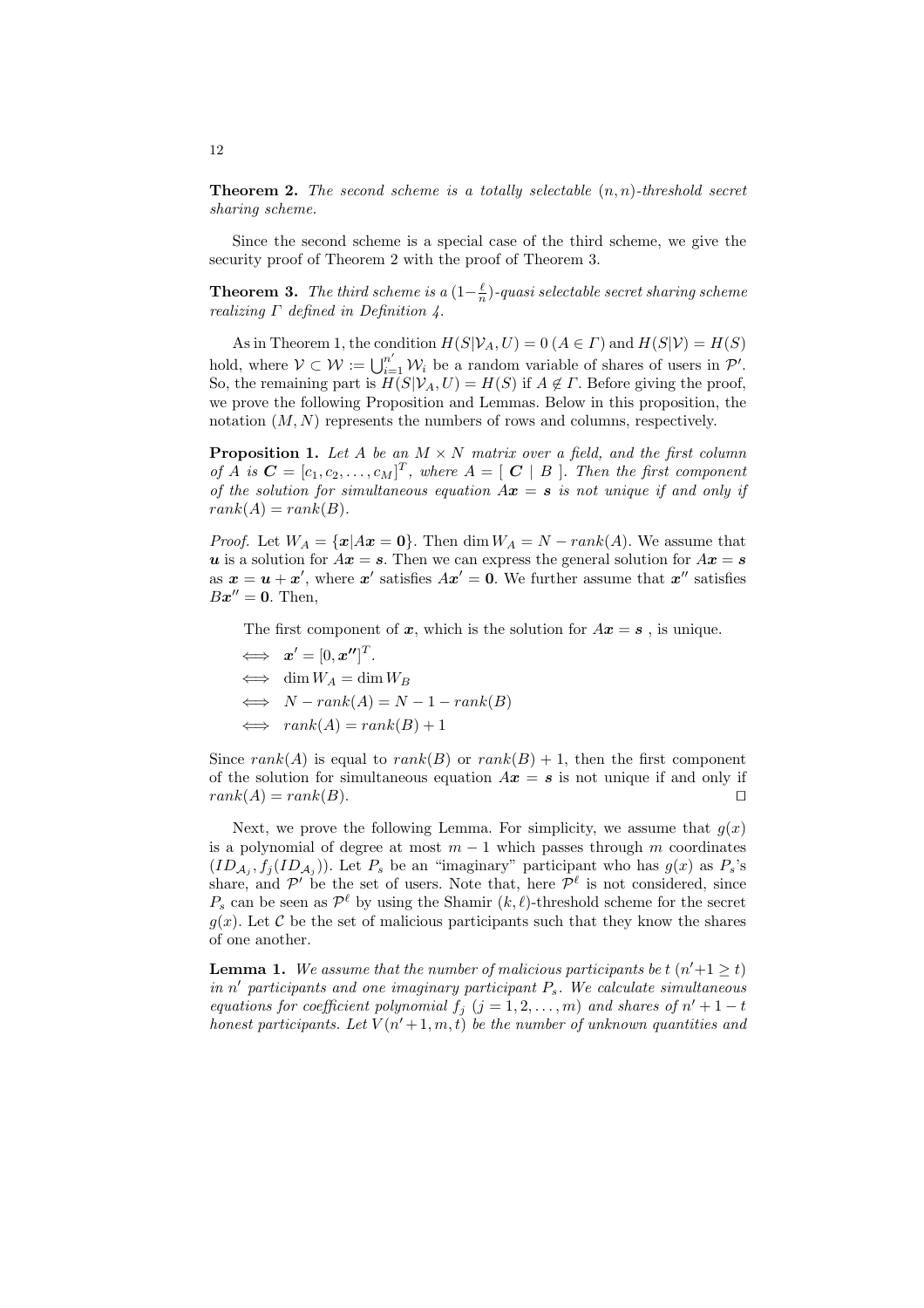$R(n'+1, m, t)$  *be the number of simultaneous equations for malicious participants. Then*  $V(n'+1, m, t)$  *and*  $R(n'+1, m, t)$  *satisfy the following:* 

$$
V(n'+1,m,t) = \begin{cases} R(n'+1,m,t) + (n'-t+1) & (P_s \notin \mathcal{C})\\ R(n'+1,m,t) + (n'-t-m+2) & (P_s \in \mathcal{C}) \end{cases}
$$

*Proof.*

- **The case of**  $P_s \not\in \mathcal{C}$  : W.l.o.g., we assume that  $P_i$   $(i = 1, 2, \ldots, t)$  are malicious participants. Let  $C = \{P_1, P_2, \ldots, P_t\} \notin \Gamma$  be the set of malicious participants. A polynomial of degree at most  $n_j$  is made for each qualified set  $A_i$ . So, the number of coefficients of the polynomial (except the secret value *s*) is  $n_j$ . We add the share of  $n' - t$  honest participants, the share of a special participant  $P_s$  (i.e., a polynomial  $g(x)$ ) and the secret value *s* to this,  $V(n^{\prime} + 1, m, t) = 1 + n^{\prime} - t + m + \sum_{j=1}^{m} n_j$ . Now we assume that  $P_i \in A_{k_j}$  (*j* = 1, 2, ..., *r<sub>i</sub>*), i.e., *r<sub>i</sub>* is the number of qualified sets  $P_i$  belongs to. Then we can obtain  $r_i$  simultaneous equations. More specifically,  $\omega_i = f_{k_1}(ID_i) = f_{k_2}(ID_i) = \cdots = f_{k_{r_i}}(ID_i)$ . Moreover, we add a condition such that each polynomial  $f_j$  passes through coordinate  $(ID_{\mathcal{A}_j}, f_j(ID_{\mathcal{A}_j})$ ,  $R(n' + 1, m, t) = m + \sum_{i=1}^{n'} r_i$  holds. Then  $\sum_{i=1}^{n'} r_i = \sum_{j=1}^{m} n_j$  holds, and therefore  $\sum_{i=1}^{n'} r_i = \sum_{j=1}^{m} n_j = V(n'+1, m, t) - (m + n' - t + 1) = R(n' + t)$ 1*, m, t*) *− m* holds.
- **The case of**  $P_s \in \mathcal{C}$  : W.l.o.g., we assume that  $P_i$  ( $i = 1, 2, \ldots, t 1$ ) are malicious participants. Let  $C = \{P_s, P_1, P_2, \ldots, P_{t-1}\} \notin \Gamma$  represents the set of malicious participants. Similar to the case of  $P_s \notin \mathcal{C}$ , the number of coefficients of the polynomial (except the secret value *s*) is  $n_j$ . We add the share of  $n' - (t - 1)$  honest participants and the secret value *s* to this,  $V(n'+1, m, t) = 1+n' - (t-1)+\sum_{j=1}^{m} n_j$  holds. Moreover,  $R(n'+1, m, t) =$  $m + \sum_{i=1}^{n'} r_i$  holds. So  $\sum_{i=1}^{n'} r_i = \sum_{j=1}^{m} n_j = V(n'+1, m, t) - (n'-t+2) =$  $R(n' + 1, m, t) - m$  holds.  $□$

**Lemma 2.** We assume that  $P_s \notin \mathcal{C}$ . In this situation, the secret value *s* cannot *be determined with*  $R(n'+1,m,n')$  *simultaneous equations.* 

*Proof.* Let  $\Gamma'' = \{A' = A \cup \{U_s\} : A \in \Gamma\}$ . For any  $B_j \in \Gamma''$ , let  $f_j(x) = s +$  $a_{j_1}x + a_{j_2}x^2 + \cdots + a_{j_{n_j}}x^{n_j}$  be the polynomial associated with  $B_j = \{P_s, P_{j_1}, P_{j_2}, P_{j_3}, P_{j_4}, P_{j_5}, P_{j_6}, P_{j_7}, P_{j_8}, P_{j_9}, P_{j_10}\}$  $\dots$ ,  $P_{j_{n_j}}$ . Note that  $f_j(ID_{\mathcal{A}_j}) = g(ID_{\mathcal{A}_j})$ . So, simultaneous equations for *s*,  $a_{j_1}$ ,  $a_{j_2}, \ldots, a_{j_n}, g(ID_{\mathcal{A}_j})$  are (1)

$$
N_{j} = \begin{bmatrix} 1 & 0 & ID_{j_{1}} & ID_{j_{1}}^{2} & \cdots & ID_{j_{1}}^{n_{j}} \\ 1 & 0 & ID_{j_{2}} & ID_{j_{2}}^{2} & \cdots & ID_{j_{2}}^{n_{j}} \\ \vdots & \vdots & \vdots & \ddots & \vdots & \vdots \\ 1 & 0 & ID_{j_{n_{j}}} & ID_{j_{n_{j}}}^{2} & \cdots & ID_{j_{n_{j}}}^{n_{j}} \\ 1 & -1 & x_{d,j} & x_{d,j}^{2} & \cdots & x_{d,j}^{n_{j}} \end{bmatrix} \text{ and } N_{j} \begin{bmatrix} s \\ g(ID_{\mathcal{A}_{j}}) \\ a_{j_{1}} \\ \vdots \\ a_{j_{n}} \end{bmatrix} = \begin{bmatrix} \omega_{j_{1}} \\ \omega_{j_{1}} \\ \vdots \\ \omega_{j_{n_{j}}} \\ 0 \end{bmatrix} \cdots (1)
$$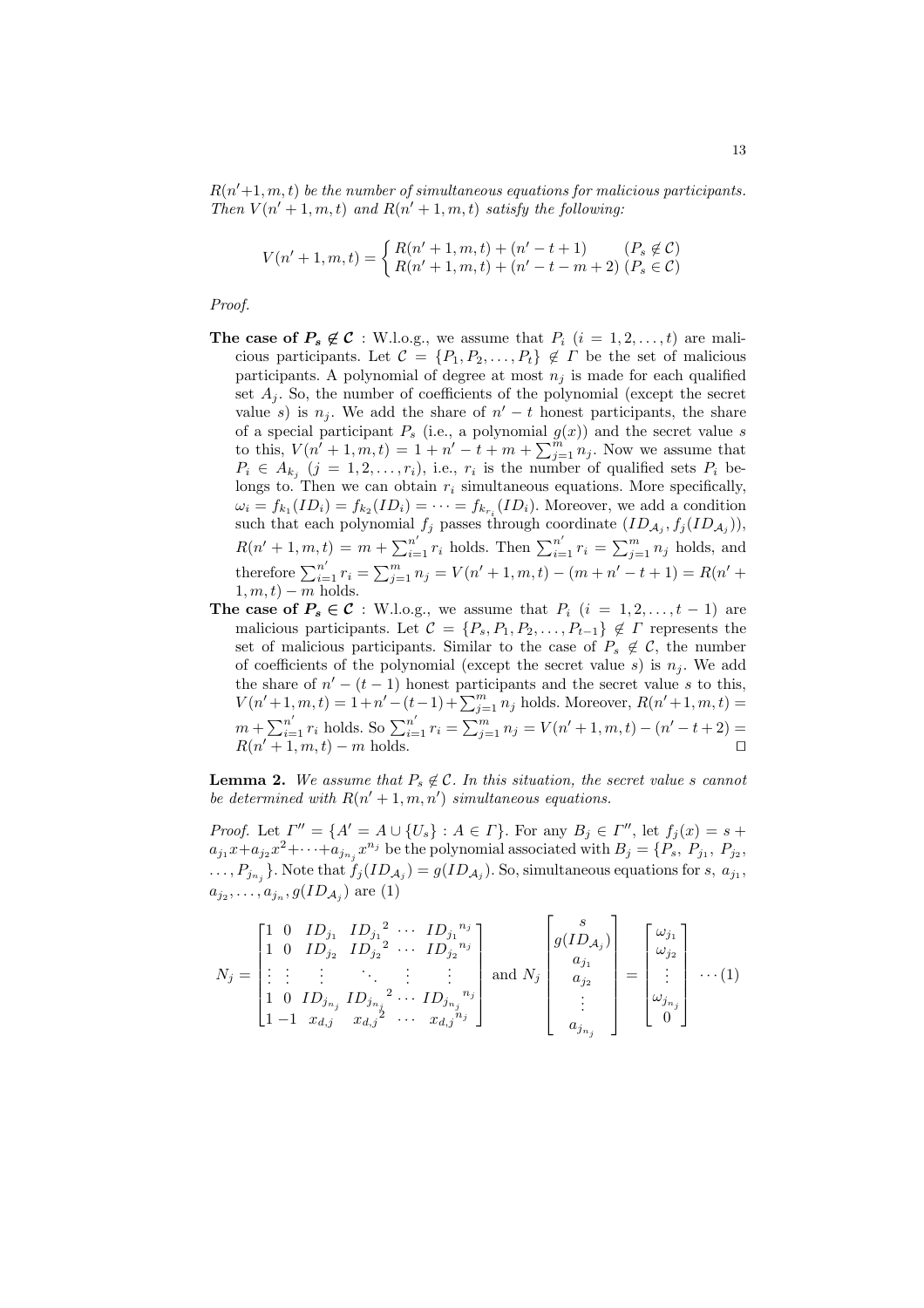Moreover, we define that 
$$
\mathbf{C} = \begin{bmatrix} 1+m + \sum_{j=1}^{m} n_j \\ 1, 1, ..., 1 \end{bmatrix}^T,
$$

$$
M_j = \begin{bmatrix} 0 & ID_{j_1} & ID_{j_1}^2 & \cdots & ID_{j_1}^{n_j} \\ 0 & ID_{j_2} & ID_{j_2}^2 & \cdots & ID_{j_2}^{n_j} \\ \vdots & \vdots & \vdots & \ddots & \vdots \\ 0 & ID_{j_{n_j}} & ID_{j_{n_j}}^2 & \cdots & ID_{j_{n_j}}^{n_j} \end{bmatrix} \text{ and } M' = \begin{bmatrix} 0 & \cdots & 0 & 0 & \cdots & 0 \\ M_1 & \vdots & \ddots & \vdots & \ddots & \vdots \\ 0 & \cdots & 0 & 0 & \cdots & 0 \\ \vdots & \ddots & \vdots & \ddots & 0 & \cdots & 0 \\ 0 & \cdots & 0 & & 0 & \cdots & 0 \\ \vdots & \ddots & \vdots & \ddots & \vdots & \ddots & 0 \\ 0 & \cdots & 0 & 0 & \cdots & 0 \\ \vdots & \ddots & \vdots & \ddots & \vdots & M_m \\ 0 & \cdots & 0 & 0 & \cdots & 0 \end{bmatrix}
$$

Then, all simultaneous equations are as follows:

$$
[\mathbf{C} \mid M'] \begin{bmatrix} s \\ g(ID_{\mathcal{A}_1}) \\ \vdots \\ g(ID_{\mathcal{A}_2}) \\ g(ID_{\mathcal{A}_2}) \\ \vdots \\ g(ID_{\mathcal{A}_m}) \\ \vdots \\ g(ID_{\mathcal{A}_m}) \\ \vdots \\ a_{m_1} \\ \vdots \\ a_{m_{n_m}} \end{bmatrix} = \begin{bmatrix} * \\ * \\ * \\ * \\ * \\ * \\ * \\ * \end{bmatrix}
$$

Here, we prove that matrices  $M_1, M_2, \ldots, M_m$  are regular. Let  $a_h$   $(h = 1, 2, \ldots, n_j +$ 1) be column vectors and  $c_h \in \mathbb{F}_p$  be scalars on  $M_j$ . Then  $c_1a_1 + c_2a_2 + \cdots$  $c_{n_j+1}a_{n_j+1} = 0$  holds. Let  $M'_j$  be the matrix which is  $M_j$  except the first column and the  $(n_j + 1)$ 'th row. Then  $M'_j$  is regular, since it is a Vandermonde matrix. We can obtain that  $c_2 = c_3 = \ldots = c_{n_j+1} = 0$  since  $a_1 = [0, 0, \ldots, 0, -1]^T$ . Therefore  $-c_1 = 0$  holds (and so  $c_1 = 0$ ). That is,  $M_j$  is regular.

Let  $\mathbf{C}_j = [1, 1, \dots, 1]^T$   $(j = 1, \dots, m)$  which is the first column of  $N_j$ . Then, there exist  $\alpha_i \in \mathbb{F}_p$  such that  $C_j = \sum_{i=1}^{n_j+1} \alpha_i \mathbf{a}_i$ . Since this condition is satisfied for all  $j$   $(j = 1, 2, ..., m)$ ,  $rank([C \mid N]) = rank(N)$  holds. By Proposition 1, an unqualified set cannot compute any information about *s*. *⊓⊔*

Similar to the above, we prove Corollary 1. The notion was defined in the proof of Lemma 2.

**Corollary 1.** We assume that  $P_s \notin \mathcal{C}$ . In this situation,  $g(ID_{\mathcal{A}_j})(j = 1, 2, ..., m)$ *cannot be determined from*  $R(n'+1,m,n')$  *simultaneous equations.*